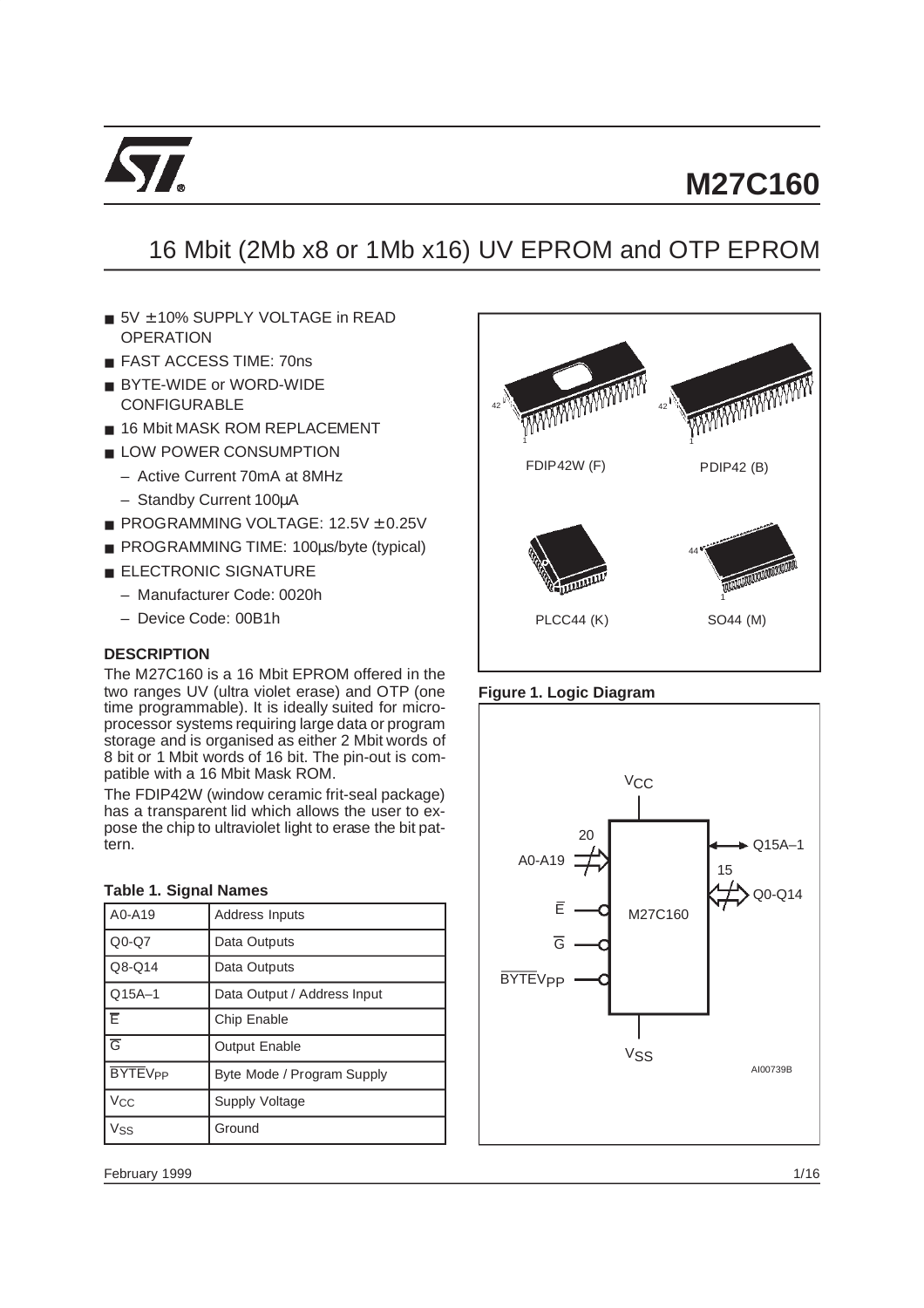| <b>Figure 2A. DIP Pin Connections</b> |             |         |         |                        |
|---------------------------------------|-------------|---------|---------|------------------------|
|                                       |             |         |         |                        |
| A <sub>18</sub> $\blacksquare$        | $\mathbf 1$ |         |         | 42 <b>A</b> 19         |
| A17 <sup>[2]</sup>                    |             |         |         | 41 <b>J</b> A8         |
| A7 <b>∐</b> 3                         |             |         |         | 40 <b>J</b> A9         |
| A6 <b>1</b> 4                         |             |         |         | 39 <b>1</b> A10        |
| A5 $\mathbf{0}$ 5                     |             |         |         | 38 A11                 |
| A4 [ 6                                |             |         |         | 37 <b>JA12</b>         |
| A317                                  |             |         |         | 36 A13                 |
| A2 $18$                               |             |         |         | 35 A14                 |
| A1 <sup>[19]</sup>                    |             |         |         | 34 A15                 |
| A0 <sup>1</sup> 10                    |             | M27C160 |         | 33 A16                 |
| Ē <b>[</b> 11                         |             |         |         | 32 BYTEV <sub>PP</sub> |
| V <sub>SS</sub> I <sup>12</sup>       |             |         |         | 31 J V <sub>SS</sub>   |
| G [ 13                                |             |         |         | 30 Q15A-1              |
| Q0 <sup>14</sup>                      |             |         |         | 29 DQ7                 |
| Q8 <sup>[15]</sup>                    |             |         |         | 28 Q14                 |
| Q1 <sup>16</sup>                      |             |         |         | 27 DQ6                 |
| Q9 [ 17                               |             |         |         | 26 Q13                 |
| Q2 [ 18                               |             |         |         | 25 Q Q 5               |
| Q10 <sup>[19]</sup>                   |             |         |         | 24 Q12                 |
| Q3 <sup>[20]</sup>                    |             |         |         | 23 DQ4                 |
| Q11 <sup>[21</sup>                    |             |         |         | 22 J V <sub>CC</sub>   |
|                                       |             |         | AI00740 |                        |
|                                       |             |         |         |                        |
|                                       |             |         |         |                        |

## **Figure 2C. SO Pin Connections**





**Warning:** NC = Not Connected.

A new pattern can then be written rapidly to the device by following the programming procedure.

For applications where the content is programmed only one time and erasure is not required, the M27C160 is offered in PDIP42, PLCC44 and SO44 packages.

#### **DEVICE OPERATION**

The operating modes of the M27C160 are listed in the Operating Modes Table. A single power supply is required in the read mode. All inputs are TTL compatible except for V<sub>PP</sub> and 12V on A9 for the Electronic Signature.

#### **Read Mode**

The M27C160 has two organisations, Word-wide and Byte-wide. The organisation is selected by the signal level on the BYTEV<sub>PP</sub> pin. When BYTEV<sub>PP</sub>  $is$  at  $V<sub>IH</sub>$  the Word-wide organisation is selected and the Q15A–1 pin is used for Q15 Data Output. When the  $\overline{BYTE}V_{PP}$  pin is at  $V_{IL}$  the Byte-wide organisation is selected and the Q15A–1 pin is used for the Address Input A–1. When the memory is logically regarded as 16 bit wide, but read in the Byte-wide organisation, then with A–1 at  $V_{IL}$  the lower 8 bits of the 16 bit data are selected and with A–1 at  $V_{IH}$  the upper 8 bits of the 16 bit data are selected.

57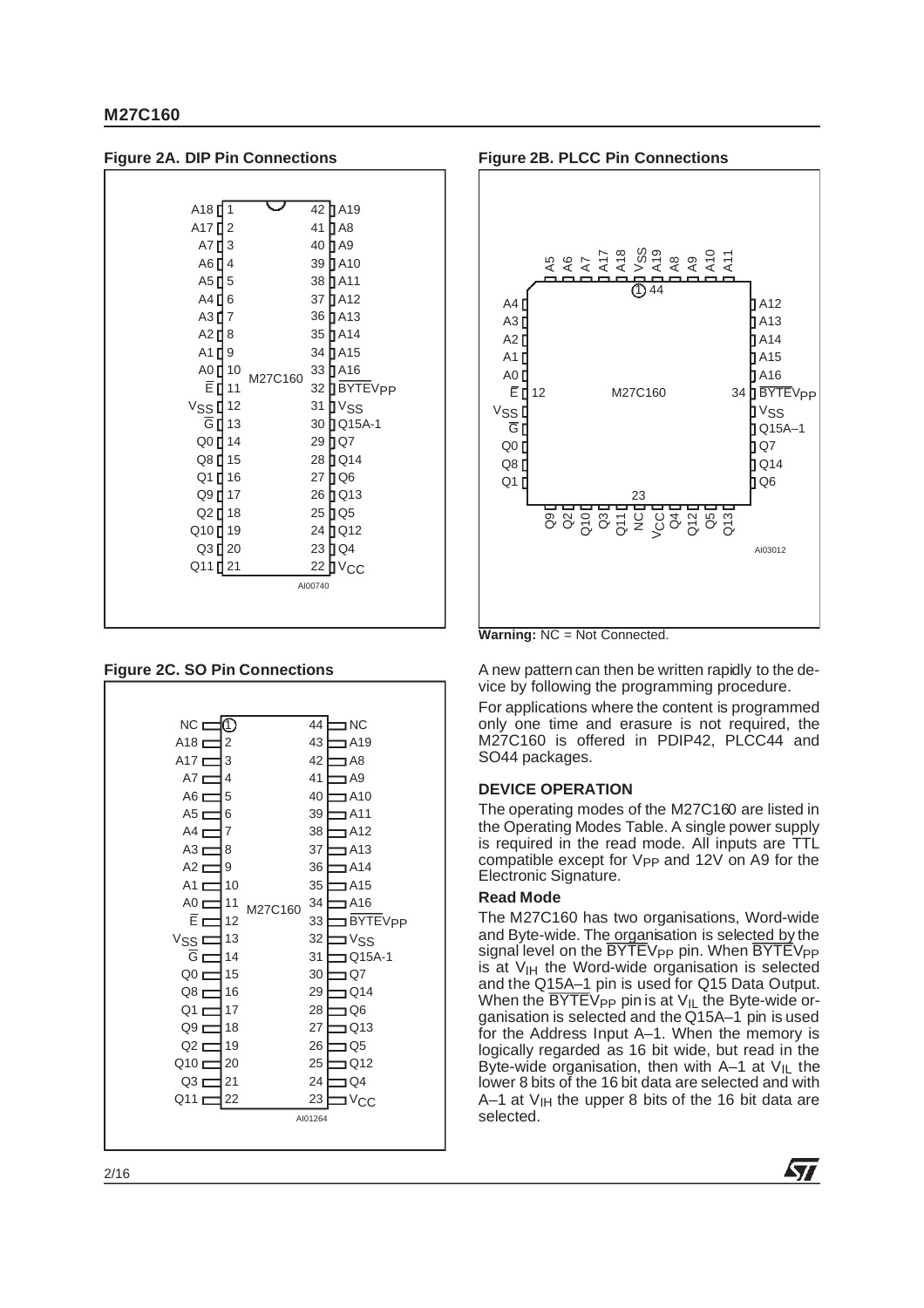| Symbol                         | <b>Parameter</b>                             | Value        | Unit         |
|--------------------------------|----------------------------------------------|--------------|--------------|
| TA                             | Ambient Operating Temperature <sup>(3)</sup> | $-40$ to 125 | $^{\circ}C$  |
| T <sub>BIAS</sub>              | Temperature Under Bias                       |              | $^{\circ}$ C |
| <b>T</b> <sub>STG</sub>        | Storage Temperature                          |              | $^{\circ}$ C |
| $V_{10}$ <sup>(2)</sup>        | Input or Output Voltage (except A9)          | $-2$ to $7$  |              |
| $V_{\rm CC}$<br>Supply Voltage |                                              | $-2$ to $7$  |              |
| $V_{A9}$ (2)                   | A9 Voltage                                   | $-2$ to 13.5 |              |
| <b>V<sub>PP</sub></b>          | Program Supply Voltage                       | $-2$ to 14   |              |

**Table 2. Absolute Maximum Ratings (1)**

Note: 1. Except for the rating "Operating Temperature Range", stresses above those listed in the Table "Absolute Maximum Ratings" may cause permanent damage to the device. These are stress ratings only and operation of the device at these or any other conditions above those indicated in the Operating sections of this specification is not implied. Exposure to Absolute Maximum Rating conditions for extended periods may affect device reliability. Refer also to the STMicroelectronics SURE Program and other relevant quality documents.

2. Minimum DC voltage on Input or Output is –0.5V with possible undershoot to –2.0V for a period less than 20ns. Maximum DC voltage on Output is V<sub>CC</sub> +0.5V with possible overshoot to V<sub>CC</sub> +2V for a period less than 20ns.

3. Depends on range.

#### **Table 3. Operating Modes**

| <b>Mode</b>          | Ē                     | $\overline{G}$  | <b>BYTEV<sub>PP</sub></b> | A9       | $Q0-Q7$  | Q8-Q14   | $Q15A-1$        |
|----------------------|-----------------------|-----------------|---------------------------|----------|----------|----------|-----------------|
| Read Word-wide       | VIL                   | VIL             | V <sub>IH</sub>           | X        | Data Out | Data Out | Data Out        |
| Read Byte-wide Upper | VIL                   | VIL             | VIL                       | $\times$ | Data Out | $Hi-Z$   | V <sub>IH</sub> |
| Read Byte-wide Lower | $V_{IL}$              | VIL             | VIL                       | $\times$ | Data Out | $Hi-Z$   | $V_{IL}$        |
| Output Disable       | VIL                   | Vıн             | X                         | X        | Hi-Z     | Hi-Z     | $Hi-Z$          |
| Program              | V <sub>II</sub> Pulse | Vін             | V <sub>PP</sub>           | X        | Data In  | Data In  | Data In         |
| Verify               | V <sub>IH</sub>       | $V_{IL}$        | V <sub>PP</sub>           | X        | Data Out | Data Out | Data Out        |
| Program Inhibit      | V <sub>IH</sub>       | V <sub>IH</sub> | V <sub>PP</sub>           | X        | Hi-Z     | Hi-Z     | Hi-Z            |
| Standby              | Vін                   | X               | X                         | X        | $Hi-Z$   | Hi-Z     | $Hi-Z$          |
| Electronic Signature | $V_{IL}$              | $V_{IL}$        | V <sub>IH</sub>           | $V_{ID}$ | Codes    | Codes    | Code            |

Note:  $X = V_H$  or  $V_H$ ,  $V_H = 12V \pm 0.5V$ .

#### **Table 4. Electronic Signature**

| <b>Identifier</b>   | A <sub>0</sub> | Q7 | Q <sub>6</sub> | Q5 | Q4 | Q <sub>3</sub> | Q2 | Q <sub>1</sub> | Q0 | <b>Hex Data</b>  |
|---------------------|----------------|----|----------------|----|----|----------------|----|----------------|----|------------------|
| Manufacturer's Code | VIL            |    |                |    |    |                |    |                |    | 20h              |
| Device Code         | Vıн            |    |                |    |    |                |    |                |    | B <sub>1</sub> h |

Note: Outputs Q8-Q15 are set to '0'.

The M27C160 has two control functions, both of which must be logically active in order to obtain data at the outputs. In addition the Word-wide or Byte- wide organisation must be selected.

Chip Enable  $(\overline{E})$  is the power control and should be used for device selection. Output Enable  $(\overline{G})$  is the output control and should be used to gate data to

the output pins independent of device selection. Assuming that the addresses are stable, the address\_access time  $(t_{\text{AVQV}})$  is equal to the delay from  $\overline{E}$  to output (t<sub>ELQV</sub>). Data is available at the output after a delay of  $t_{GLQV}$  from the falling edge of  $\overline{G}$ , assuming that  $\overline{E}$  has been low and the addresses have been stable for at least  $t_{AVO}v-t_{GI}$  ov.

**Syr**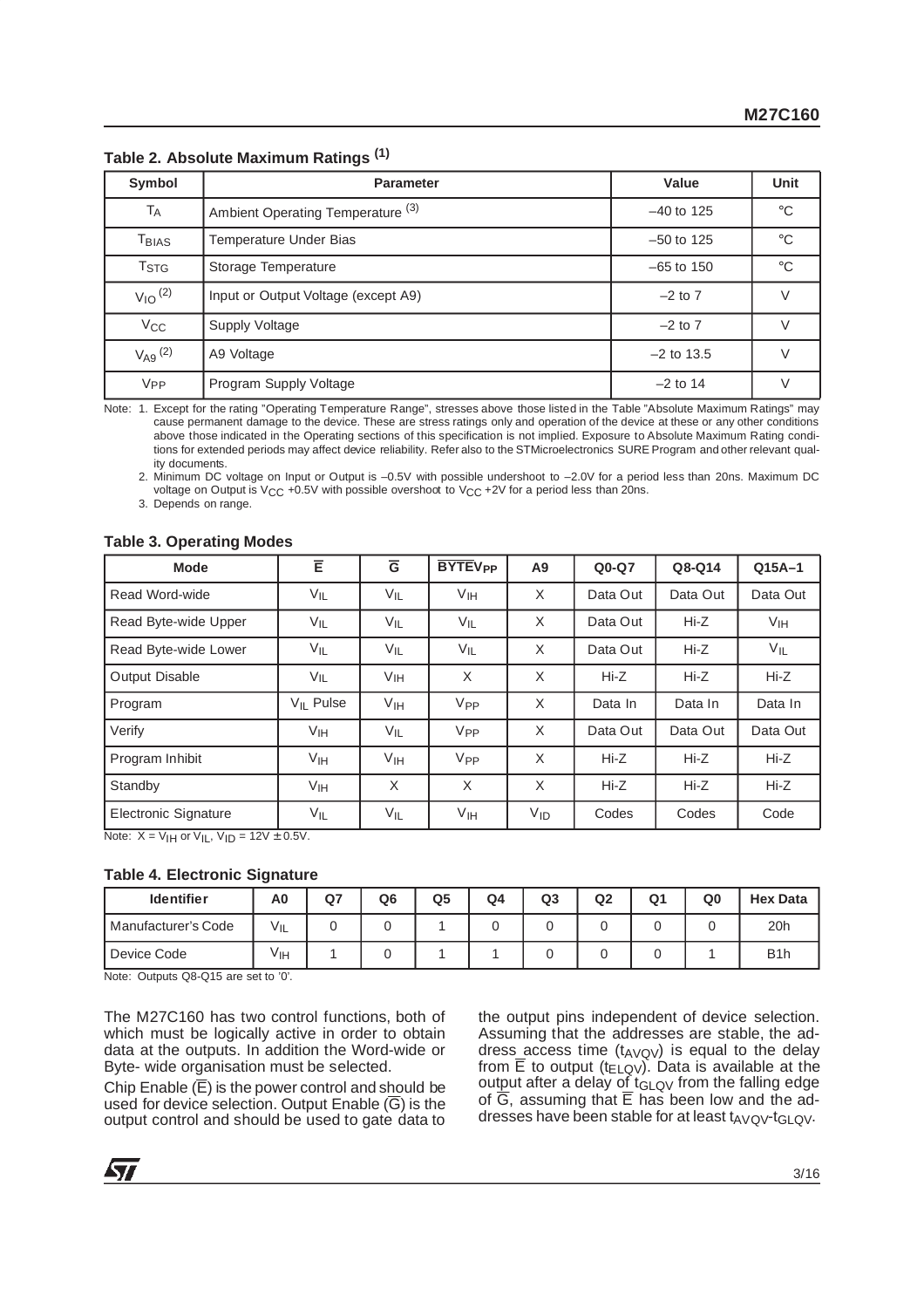**Table 5. AC Measurement Conditions**

|                                       | <b>High Speed</b> | <b>Standard</b>  |
|---------------------------------------|-------------------|------------------|
| Input Rise and Fall Times             | $\leq 10$ ns      | $\leq$ 20ns      |
| Input Pulse Voltages                  | $0$ to $3V$       | $0.4V$ to $2.4V$ |
| Input and Output Timing Ref. Voltages | 1.5V              | $0.8V$ and $2V$  |

## **Figure 3. Testing Input Output Waveform**





| Table 6. Capacitance $(1)$ (T <sub>A</sub> = 25 °C, f = 1 MHz) |  |
|----------------------------------------------------------------|--|
|----------------------------------------------------------------|--|

| Symbol           | <b>Parameter</b>                                | <b>Test Condition</b> | Min | Max | <b>Unit</b> |
|------------------|-------------------------------------------------|-----------------------|-----|-----|-------------|
| $C_{IN}$         | Input Capacitance (except BYTEV <sub>PP</sub> ) | $V_{IN} = 0V$         |     | 10  | pF          |
|                  | Input Capacitance (BYTEV <sub>PP</sub> )        | $V_{IN} = 0V$         |     | 120 | рF          |
| $C_{\text{OUT}}$ | <b>Output Capacitance</b>                       | $V_{\text{OUT}} = 0V$ |     | 12  | рF          |

Note: 1. Sampled only, not 100% tested.

## **Standby Mode**

The M27C160 has a standby mode which reduces the active current from 50mA to 100µA. The M27C160 is placed in the standby mode by applying a CMOS high signal to the  $\overline{E}$  input. When in the standby mode, the outputs are in a high impedance state, independent of the  $\overline{G}$  input.

## **Two Line Output Control**

Because EPROMs are usually used in larger memory arrays, this product features a 2 line control function which accommodates the use of multiple memory connection. The two line control function allows:

- a. the lowest possible memory power dissipation,
- b. complete assurance that output bus contention will not occur.

For the most efficient use of these two control lines,  $\overline{E}$  should be decoded and used as the primary device selecting function, while  $\overline{G}$  should be made a common connection to all devices in the array and connected to the READ line from the system control bus. This ensures that all deselected memory devices are in their low power standby mode and that the output pins are only active when data is required from a particular memory device.

## 4/16

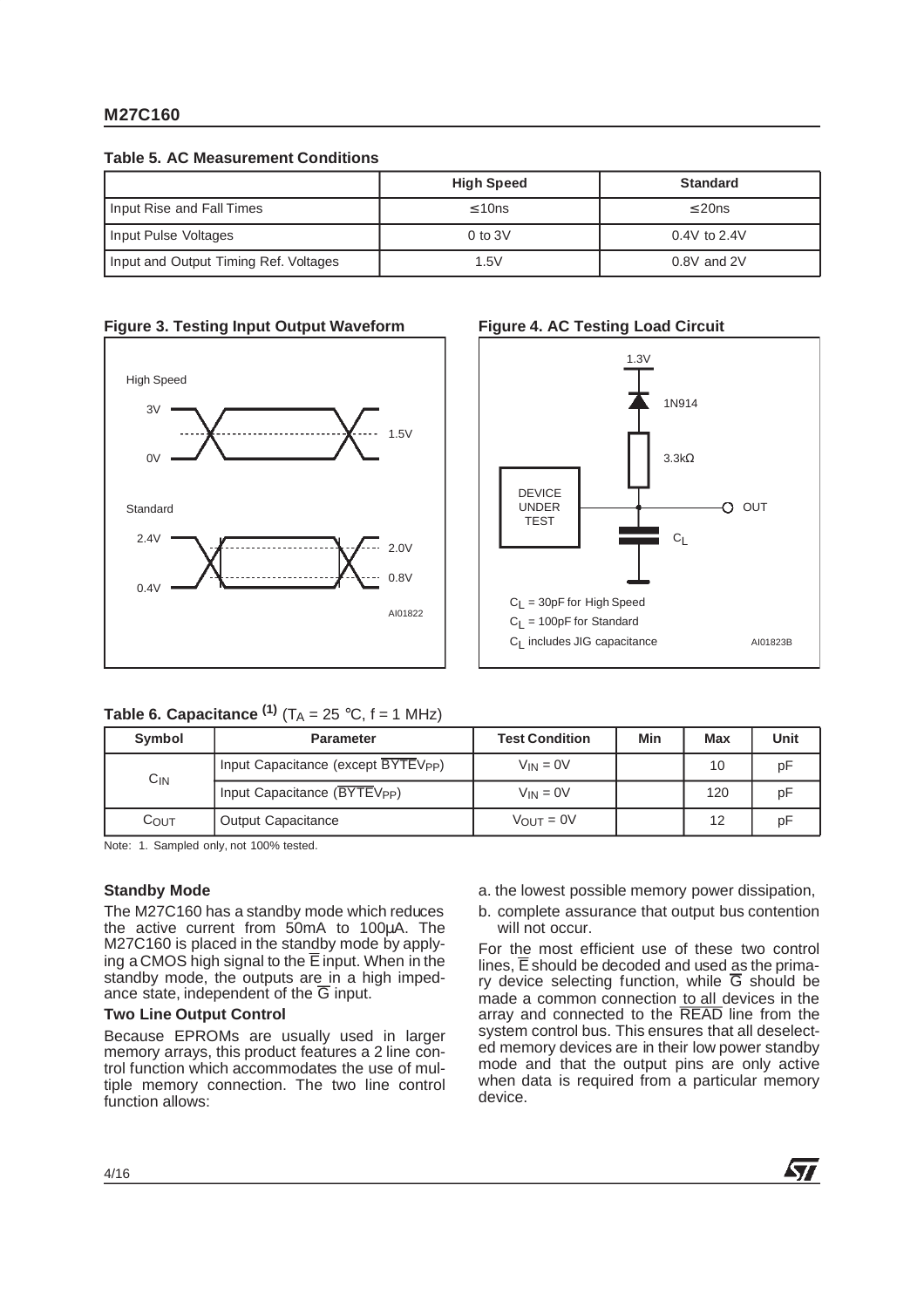#### **Table 7. Read Mode DC Characteristics (1)**

 $(T_A = 0 \text{ to } 70 \text{ °C or } -40 \text{ to } 85 \text{ °C};$   $V_{CC} = 5V \pm 5\% \text{ or } 5V \pm 10\%$ ;  $V_{PP} = V_{CC}$ )

| Symbol<br><b>Parameter</b>   |                               | <b>Test Condition</b>                                                                                                     | <b>Min</b> | <b>Max</b>   | <b>Unit</b> |
|------------------------------|-------------------------------|---------------------------------------------------------------------------------------------------------------------------|------------|--------------|-------------|
| Īц.<br>Input Leakage Current |                               | $OV \leq V_{IN} \leq V_{CC}$                                                                                              |            | ±1           | μA          |
| <sup>I</sup> LO              | Output Leakage Current        | $0V \leq V_{OUT} \leq V_{CC}$                                                                                             |            | ±10          | μA          |
| $_{\rm{lcc}}$                | <b>Supply Current</b>         | $\overline{E}$ = V <sub>II</sub> , $\overline{G}$ = V <sub>II</sub> ,<br>$I_{\text{OUT}} = 0 \text{mA}, f = 8 \text{MHz}$ |            | 70           | mA          |
|                              |                               | $\overline{E}$ = V <sub>IL</sub> , $\overline{G}$ = V <sub>IL</sub> ,<br>$I_{\text{OUT}} = 0 \text{mA}, f = 5 \text{MHz}$ |            | 50           | mA          |
| $I_{\rm CC1}$                | Supply Current (Standby) TTL  | $\overline{E}$ = $V_{\text{IH}}$                                                                                          |            | 1            | mA          |
| $I_{CC2}$                    | Supply Current (Standby) CMOS | $\overline{E}$ > V <sub>CC</sub> – 0.2V                                                                                   |            | 100          | μA          |
| l <sub>PP</sub>              | <b>Program Current</b>        | $V_{PP} = V_{CC}$                                                                                                         |            | 10           | μA          |
| $V_{IL}$                     | Input Low Voltage             |                                                                                                                           | $-0.3$     | 0.8          | $\vee$      |
| $V_{\text{IH}}^{(2)}$        | Input High Voltage            |                                                                                                                           | 2          | $V_{CC}$ + 1 | $\vee$      |
| VOL<br>Output Low Voltage    |                               | $I_{\Omega I} = 2.1 \text{mA}$                                                                                            |            | 0.4          | $\vee$      |
| VOH                          | Output High Voltage TTL       | $I_{OH} = -400 \mu A$                                                                                                     | 2.4        |              | V           |

Note: 1. V<sub>CC</sub> must be applied simultaneously with or before V<sub>PP</sub> and removed simultaneously or after V<sub>PP</sub>. 2. Maximum DC voltage on Output is V<sub>CC</sub> +0.5V.

#### **System Considerations**

The power switching characteristics of Advanced CMOS EPROMs require carefull decoupliing of the supplies to the devices. The supply current  $I_{CC}$ has three segments of importance to the system designer: the standby current, the active current and the transient peaks that are produced by the falling and rising edges of E.

The magnitude of the transient current peaks is dependant on the capacititive and inductive loading of the device outputs. The associated transient voltage peaks can be supressed by complying with the two line output control and by properly selected decoupling capacitors. It is recommended that a 0.1µF ceramic capacitor is used on every device between  $V_{CC}$  and  $V_{SS}$ . This should be a high frequency type of low inherent inductance and should be placed as close as possible to the device. In addition, a 4.7µF electrolytic capacitor should be used between  $V_{CC}$  and  $V_{SS}$  for every eight devices.

This capacitor should be mounted near the power supply connection point. The purpose of this capacitor is to overcome the voltage drop caused by the inductive effects of PCB traces.

#### **Programming**

When delivered (and after each erasure for UV EPROM), all bits of the M27C160 are in the '1' state. Data is introduced by selectively programming '0's into the desired bit locations. Although only '0's will be programmed, both '1's and '0's can be present in the data word. The only way to change a '0' to a '1' is by die exposition to ultraviolet light (UV EPROM). The M27C160 is in the programming mode when  $V_{PP}$  input is at 12.5V,  $\overline{G}$  is at  $V_{IH}$  and E is pulsed to  $V_{IL}$ . The data to be programmed is applied to 16 bits in parallel to the data output pins. The levels required for the address and data inputs are TTL.  $V_{CC}$  is specified to be  $6.25V \pm 0.25V$ .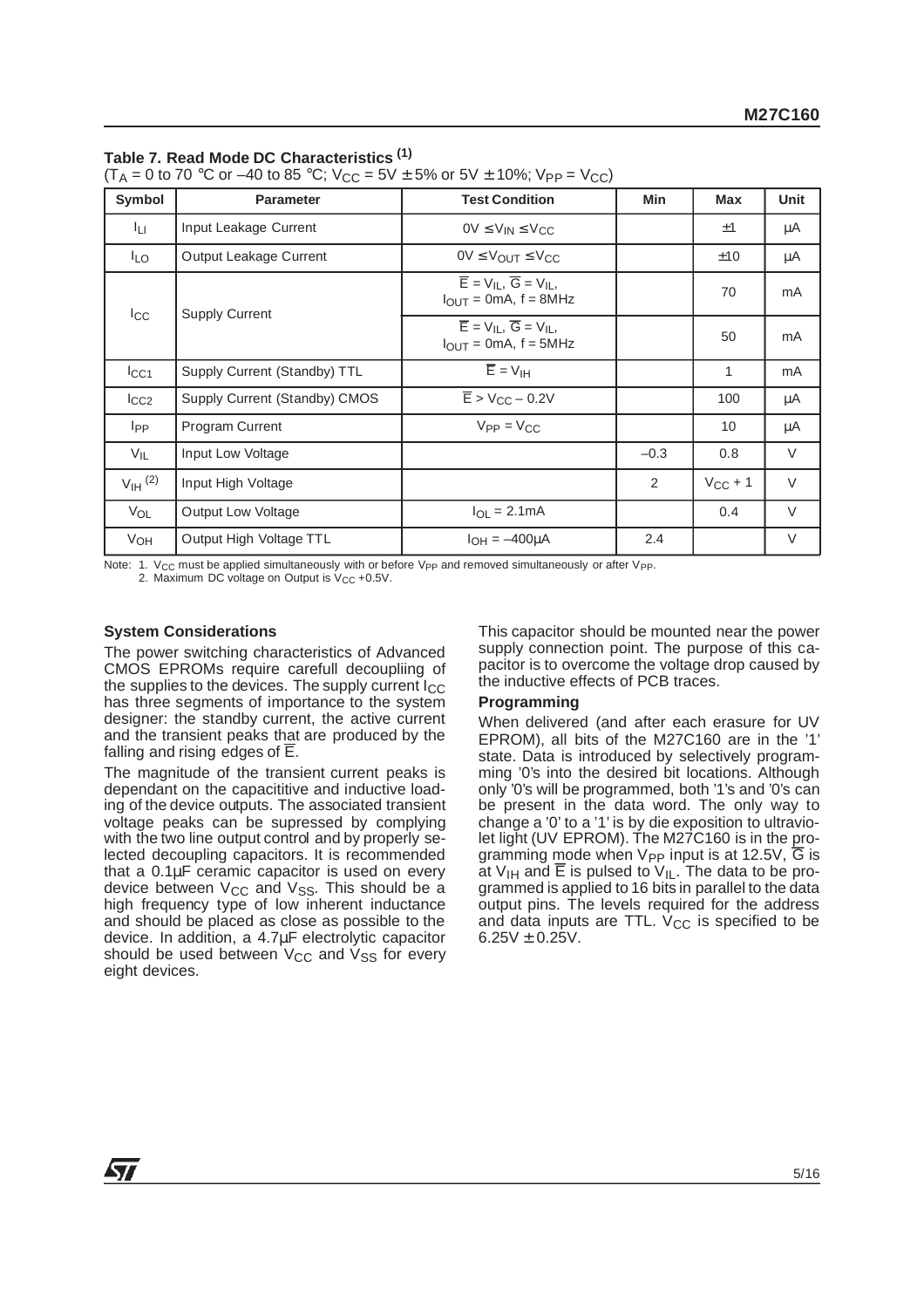## **Table 8. Read Mode AC Characteristics (1)**

(T<sub>A</sub> = 0 to 70 °C or –40 to 85 °C; V<sub>CC</sub> = 5V  $\pm$  5% or 5V  $\pm$  10%; V<sub>PP</sub> = V<sub>CC</sub>)

|                                  |                  |                                                   |                                                       | M27C160  |            |            |            |          |            |          |             |      |
|----------------------------------|------------------|---------------------------------------------------|-------------------------------------------------------|----------|------------|------------|------------|----------|------------|----------|-------------|------|
| Symbol                           | Alt              | <b>Parameter</b>                                  | <b>Test Condition</b>                                 |          | $-70(3)$   |            | $-90$      |          | $-100$     |          | $-120/-150$ | Unit |
|                                  |                  |                                                   |                                                       | Min      | <b>Max</b> | <b>Min</b> | <b>Max</b> | Min      | <b>Max</b> | Min      | <b>Max</b>  |      |
| t <sub>AVQV</sub>                | t <sub>ACC</sub> | Address Valid to<br>Output Valid                  | $\overline{E}$ = $V_{IL}$ , $\overline{G}$ = $V_{IL}$ |          | 70         |            | 90         |          | 100        |          | 120         | ns   |
| t <sub>BHQV</sub>                | $t_{ST}$         | BYTE High to<br>Output Valid                      | $\overline{E}$ = $V_{IL}$ , $\overline{G}$ = $V_{IL}$ |          | 70         |            | 90         |          | 100        |          | 120         | ns   |
| t <sub>ELQV</sub>                | $t_{CE}$         | Chip Enable Low to<br>Output Valid                | $\overline{G} = V_{II}$                               |          | 70         |            | 90         |          | 100        |          | 120         | ns   |
| t <sub>GLQV</sub>                | $t_{OE}$         | Output Enable Low<br>to Output Valid              | $\overline{E}$ = $V_{IL}$                             |          | 35         |            | 45         |          | 50         |          | 60          | ns   |
| $t_{\text{BLQZ}}$ <sup>(2)</sup> | $t_{\text{STD}}$ | <b>BYTE Low to Output</b><br>$Hi-Z$               | $\overline{E}$ = $V_{IL}$ , $\overline{G}$ = $V_{IL}$ |          | 30         |            | 30         |          | 40         |          | 50          | ns   |
| $t_{EHQZ}$ <sup>(2)</sup>        | $t_{\text{DF}}$  | Chip Enable High to<br>Output Hi-Z                | $\overline{G} = V_{II}$                               | $\Omega$ | 25         | 0          | 30         | $\Omega$ | 40         | $\Omega$ | 50          | ns   |
| $t_{GHQZ}$ $(2)$                 | $t_{\text{DF}}$  | Output Enable High<br>to OutputHi-Z               | $\overline{E} = V_{IL}$                               | $\Omega$ | 25         | 0          | 30         | $\Omega$ | 40         | $\Omega$ | 50          | ns   |
| t <sub>AXQX</sub>                | toh              | <b>Address Transition</b><br>to Output Transition | $\overline{E}$ = $V_{IL}$ , $\overline{G}$ = $V_{IL}$ | 5        |            | 5          |            | 5        |            | 5        |             | ns   |
| t <sub>BLQX</sub>                | t <sub>OH</sub>  | <b>BYTE Low to</b><br><b>Output Transition</b>    | $\overline{E}$ = $V_{IL}$ , $\overline{G}$ = $V_{IL}$ | 5        |            | 5          |            | 5        |            | 5        |             | ns   |

Note: 1. V<sub>CC</sub> must be applied simultaneously with or before V<sub>PP</sub> and removed simultaneously or after V<sub>PP</sub><br>2. Sampled only, not 100% tested.

3. Speed obtained with High Speed Measurement Conditions and  $V_{CC} = 5V \pm 5\%$ .





牙

Note:  $\overline{BYTE}V_{PP} = V_{IH}$ .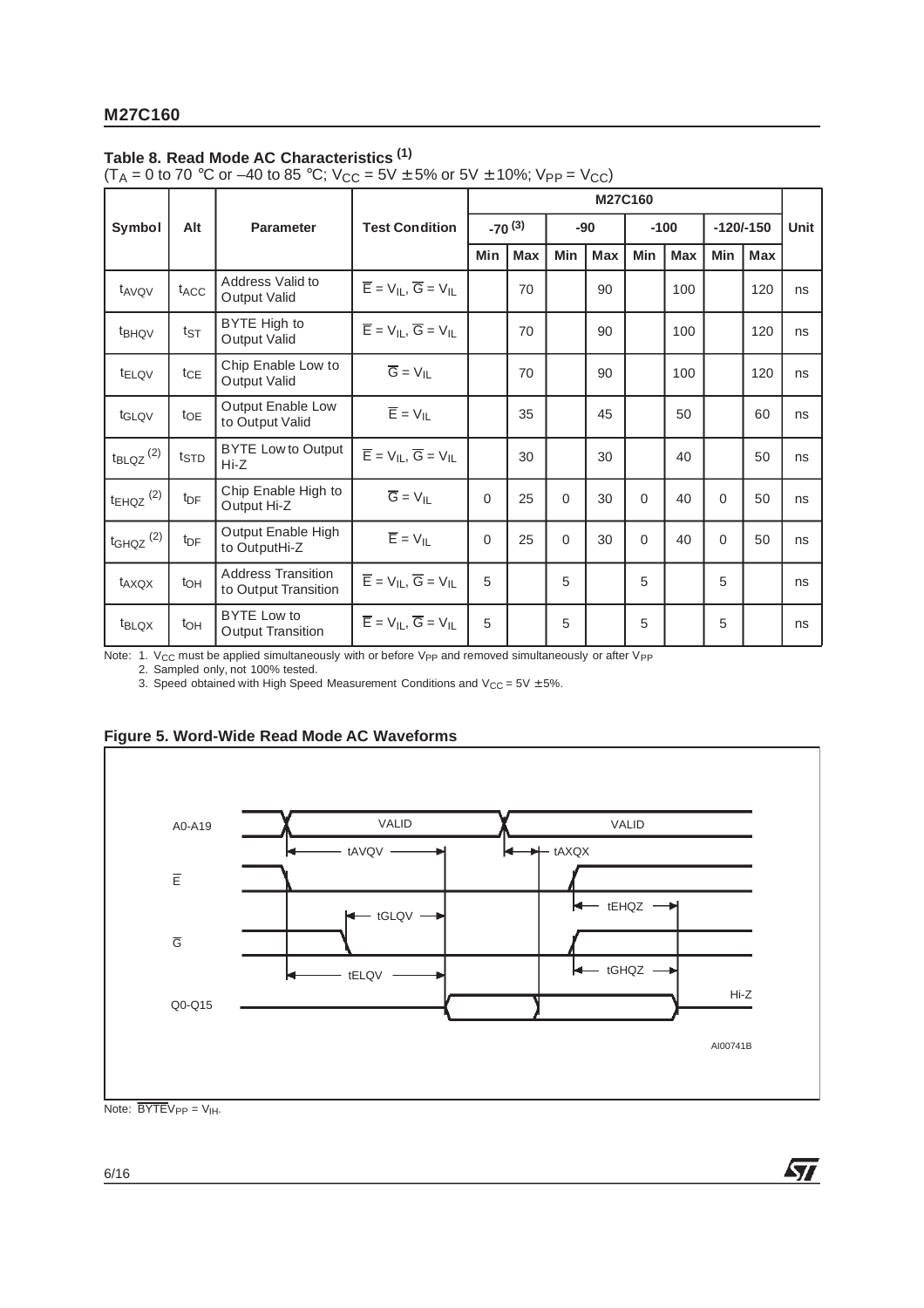



Note:  $\overline{BYTE}V_{PP} = V_{IL}$ .

**Figure 7. BYTE Transition AC Waveforms**



Note: Chip Enable  $(\overline{E})$  and Output Enable  $(\overline{G}) = V_{I}L$ .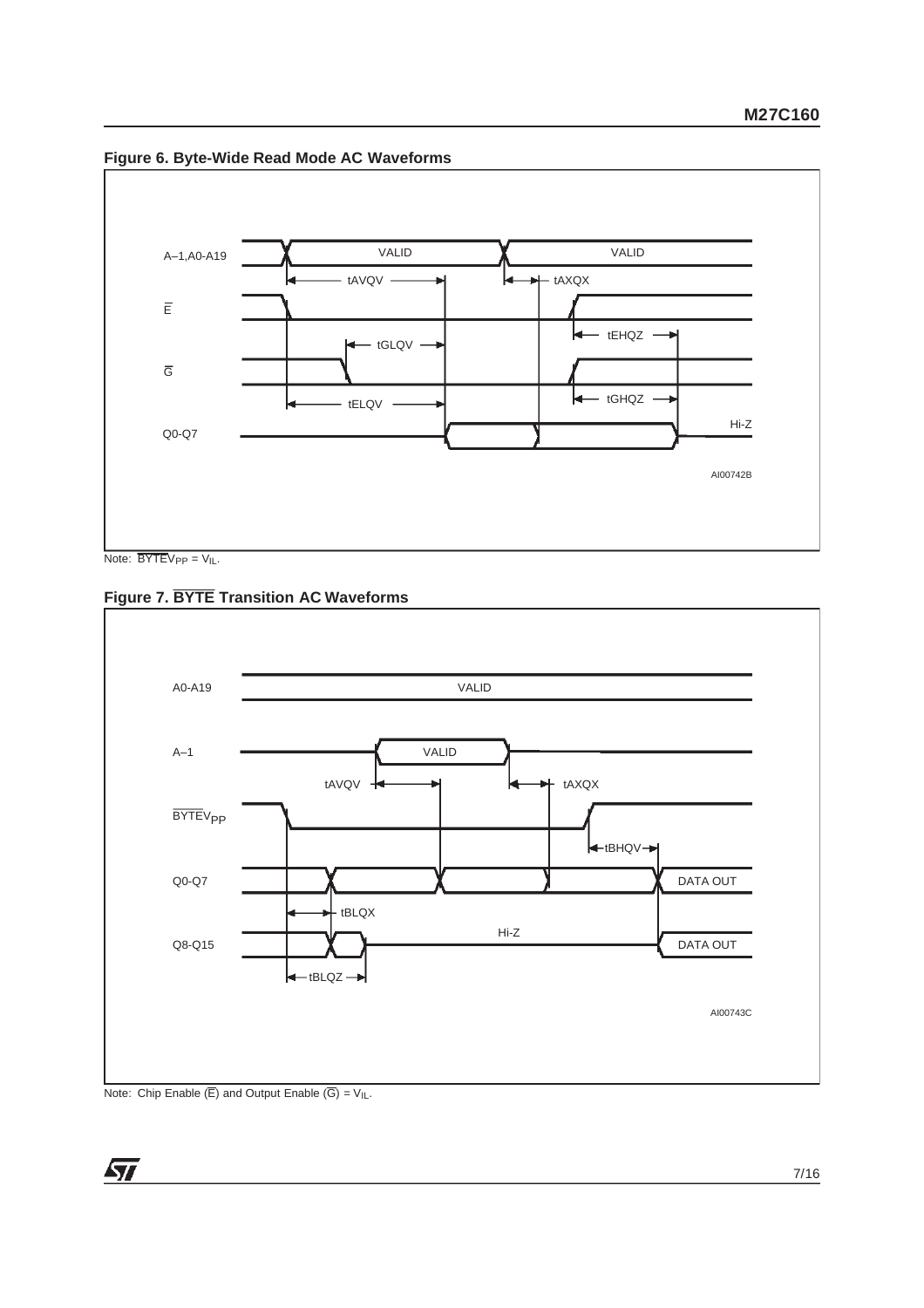## **Table 9. Programming Mode DC Characteristics (1)**

| $(LA = 25^{\circ}C, VCC = 0.25V \pm 0.25V, VPP = 12.5V \pm 0.25V)$ |                       |                             |     |            |                |  |  |  |  |
|--------------------------------------------------------------------|-----------------------|-----------------------------|-----|------------|----------------|--|--|--|--|
| Symbol                                                             | <b>Parameter</b>      | <b>Test Condition</b>       | Min | <b>Max</b> | Unit           |  |  |  |  |
| IП                                                                 | Input Leakage Current | $0 \leq V_{IN} \leq V_{CC}$ |     | Ŧ          | uА             |  |  |  |  |
| ۔ ۔ ا                                                              | 0.1221112002221       |                             |     | $\sqrt{2}$ | $ \sim$ $\sim$ |  |  |  |  |

 $(T_A = 25 \text{ °C}; V_{CC} = 6.25V \pm 0.25V; V_{PP} = 12.5V \pm 0.25V)$ 

ILI Input Leakage Current 0 ≤ VIN ≤ VCC ±1 µA Icc Supply Current 1 and 1 mA  $I_{PP}$  Program Current  $\overline{E}=V_{IL}$   $\overline{E}=V_{IL}$  50 mA  $V_{\text{IL}}$  | Input Low Voltage  $V_{\text{IL}}$  |  $-0.3$  | 0.8 | V  $V_{\text{IH}}$  | Input High Voltage  $V_{\text{CH}}$  | 2.4 |  $V_{\text{CC}} + 0.5$  | V  $V_{OL}$  Output Low Voltage  $V_{OL} = 2.1 \text{ mA}$  | 0.4 V  $V_{OH}$  Output High Voltage TTL  $I_{OH} = -2.5 \text{mA}$  3.5  $3.5$  V  $V_{\text{ID}}$   $\begin{array}{|l|} \end{array}$  A9 Voltage  $\begin{array}{|l|} \end{array}$  11.5  $\begin{array}{|l|} \end{array}$  12.5  $\begin{array}{|l|} \end{array}$  V

Note: 1. V<sub>CC</sub> must be applied simultaneously with or before V<sub>PP</sub> and removed simultaneously or after V<sub>PP</sub>.

# **Table 10. Programming Mode AC Characteristics (1)**

|  | $(T_A = 25 \text{ °C}; V_{CC} = 6.25V \pm 0.25V; V_{PP} = 12.5V \pm 0.25V)$ |  |
|--|-----------------------------------------------------------------------------|--|
|--|-----------------------------------------------------------------------------|--|

| Symbol                    | <b>Alt</b>       | <b>Parameter</b>                            | <b>Test Condition</b> | Min | <b>Max</b> | Unit |
|---------------------------|------------------|---------------------------------------------|-----------------------|-----|------------|------|
| tAVEL                     | tas              | Address Valid to Chip Enable Low            |                       | 2   |            | μs   |
| t <sub>QVEL</sub>         | t <sub>DS</sub>  | Input Valid to Chip Enable Low              |                       | 2   |            | μs   |
| <b>t</b> <sub>VPHAV</sub> | t <sub>VPS</sub> | V <sub>PP</sub> High to Address Valid       |                       | 2   |            | μs   |
| <b>t</b> <sub>VCHAV</sub> | t <sub>VCS</sub> | V <sub>CC</sub> High to Address Valid       |                       | 2   |            | μs   |
| <b>ELEH</b>               | t <sub>PW</sub>  | Chip Enable Program Pulse Width             |                       | 45  | 55         | μs   |
| <b>LEHOX</b>              | t <sub>DH</sub>  | Chip Enable High to Input Transition        |                       | 2   |            | μs   |
| toxgL                     | t <sub>OES</sub> | Input Transition to Output Enable Low       |                       | 2   |            | μs   |
| tGLQV                     | $t_{OE}$         | Output Enable Low to Output Valid           |                       |     | 120        | ns   |
| $t$ GHQZ $(2)$            | t <sub>DFP</sub> | Output Enable High to Output Hi-Z           |                       | 0   | 130        | ns   |
| t <sub>GHAX</sub>         | t <sub>AH</sub>  | Output Enable High to Address<br>Transition |                       | 0   |            | ns   |

牙

Note: 1.  $V_{CC}$  must be applied simultaneously with or before  $V_{PP}$  and removed simultaneously or after  $V_{PP}$ .

2. Sampled only, not 100% tested.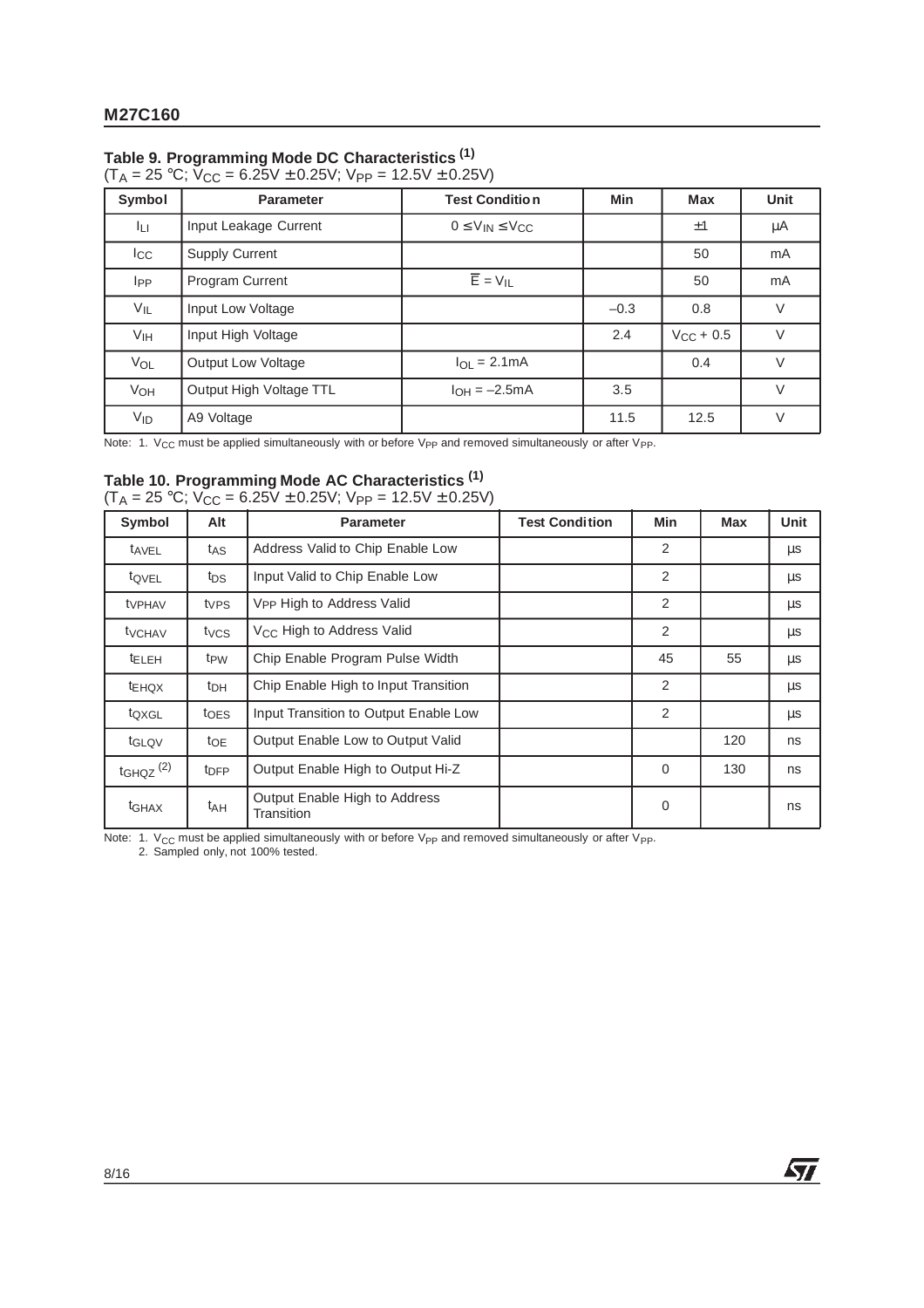

## **Figure 8. Programming and Verify Modes AC Waveforms**

## **Figure 9. Programming Flowchart**



## **PRESTO III Programming Algorithm**

The PRESTO III Programming Algorithm allows the whole array to be programed with a guaranteed margin in a typical time of 52.5 seconds. Programming with PRESTO III consists of applying a sequence of 50 $\mu$ s program pulses to each word until a correct verify occurs (see Figure 9). During programing and verify operation a MARGIN MODE circuit is automatically activated to guarantee that each cell is programed with enough margin. No overprogram pulse is applied since the verify in MARGIN MODE provides the neccessary margin to each programmed cell.

#### **Program Inhibit**

Programming of multiple M27C160s in parallel with different data is also easily accomplished. Except for  $\overline{E}$ , all like inputs including  $\overline{G}$  of the parallel M27C160 may be common. A TTL low level pulse applied to a  $M27C160$ 's  $\overline{E}$  input and V<sub>PP</sub> at 12.5V, will program that M27C160. A high level  $\overline{\mathsf{E}}$  input inhibits the other M27C160s from being programmed.

## **Program Verify**

A verify (read) should be performed on the programmed bits to determine that they were correct-Iy programmed. The verify is accomplished with  $\overline{E}$ at  $V_{\text{IH}}$  and  $\overline{G}$  at  $V_{\text{II}}$ ,  $V_{PP}$  at 12.5V and  $V_{CC}$  at 6.25V.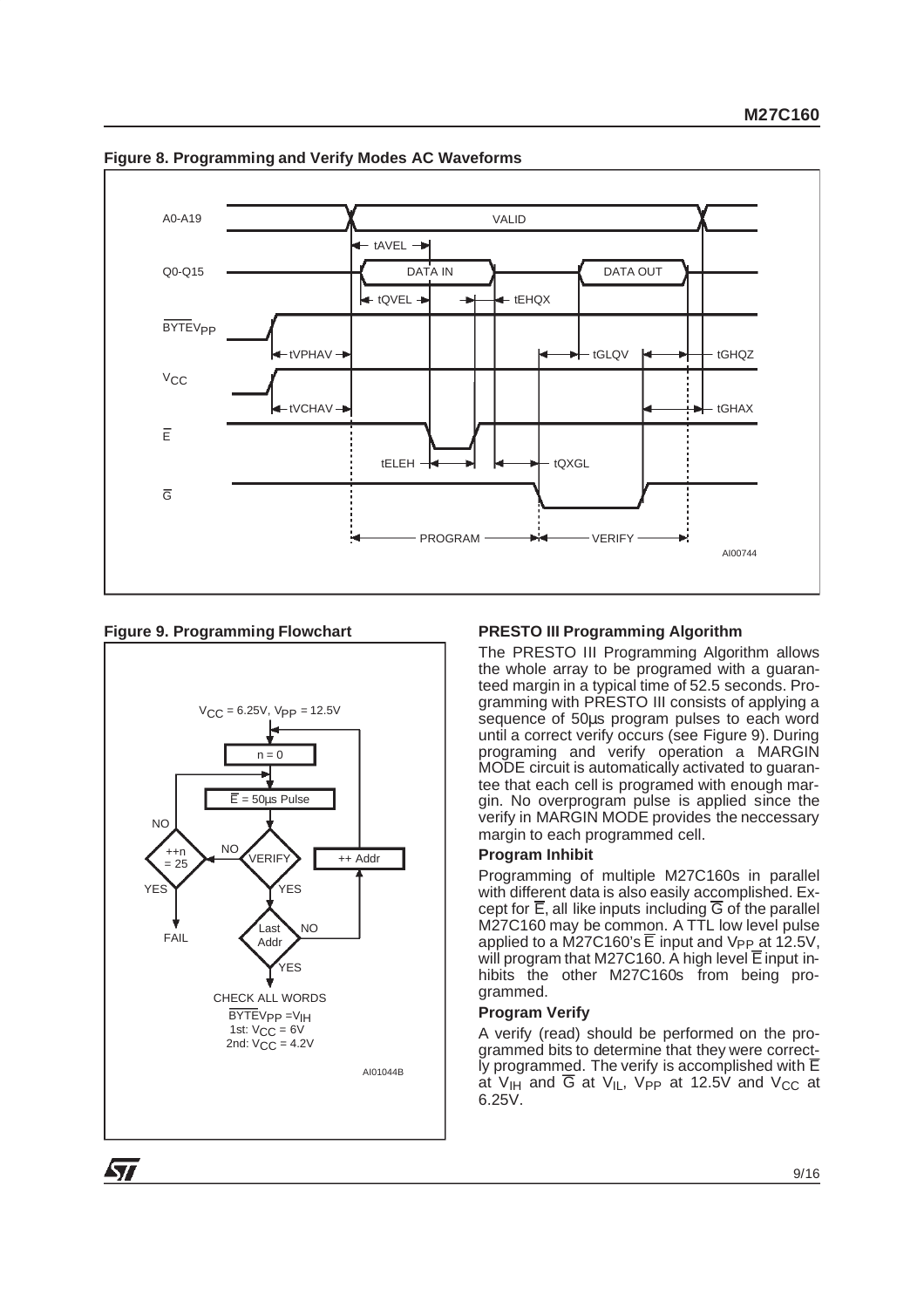### **On-Board Programming**

The M27C160 can be directly programmed in the application circuit. See the relevant Application Note AN620.

## **Electronic Signature**

The Electronic Signature (ES) mode allows the reading out of a binary code from an EPROM that will identify its manufacturer and type. This mode is intended for use by programming equipment to automatically match the device to be programmed with its corresponding programming algorithm. The ES mode is functional in the  $25^{\circ}$ C  $\pm$  5°C ambient temperature range that is required when programming the M27C160. To activate the ES mode, the programming equipment must force 11.5V to 12.5V on address line A9 of the M27C160, with Vpp=Vcc=5V. Two identifier bytes may then be sequenced from the device outputs by toggling address line A0 from  $V_{IL}$  to  $V_{IH}$ . All other address lines must be held at  $V_{\parallel}$  during Electronic Signature mode.

Byte  $0$  (A0= $V_{\text{II}}$ ) represents the manufacturer code and byte 1 (A0= $V_{\text{IH}}$ ) the device identifier code. For the STMicroelectronics M27C160, these two identifier bytes are given in Table 4 and can be readout on outputs Q0 to Q7.

#### **ERASURE OPERATION (applies to UV EPROM)**

The erasure characteristics of the M27C160 is such that erasure begins when the cells are exposed to light with wavelengths shorter than approximately 4000 Å. It should be noted that sunlight and some type of fluorescent lamps have wavelengths in the 3000-4000 Å range. Research shows that constant exposure to room level fluorescent lighting could erase a typical M27C160 in about 3 years, while it would take approximately 1 week to cause erasure when exposed to direct sunlight. If the M27C160 is to be exposed to these types of lighting conditions for extended periods of time, it is suggested that opaque labels be put over the M27C160 window to prevent unintentional erasure. The recommended erasure procedure for M27C160 is exposure to short wave ultraviolet light which has a wavelength of 2537 Å. The integrated dose (i.e. UV intensity x exposure time) for erasure should be a minimum of 30 W-sec/cm<sup>2.</sup> The erasure time with this dosage is approximately 30 to 40 minutes using an ultraviolet lamp with 12000 µW/cm<sup>2</sup> power rating. The M27C160 should be placed within 2.5cm  $(1 \text{ inch})$  of the lamp tubes during the erasure. Some lamps have a filter on their tubes which should be removed before erasure.

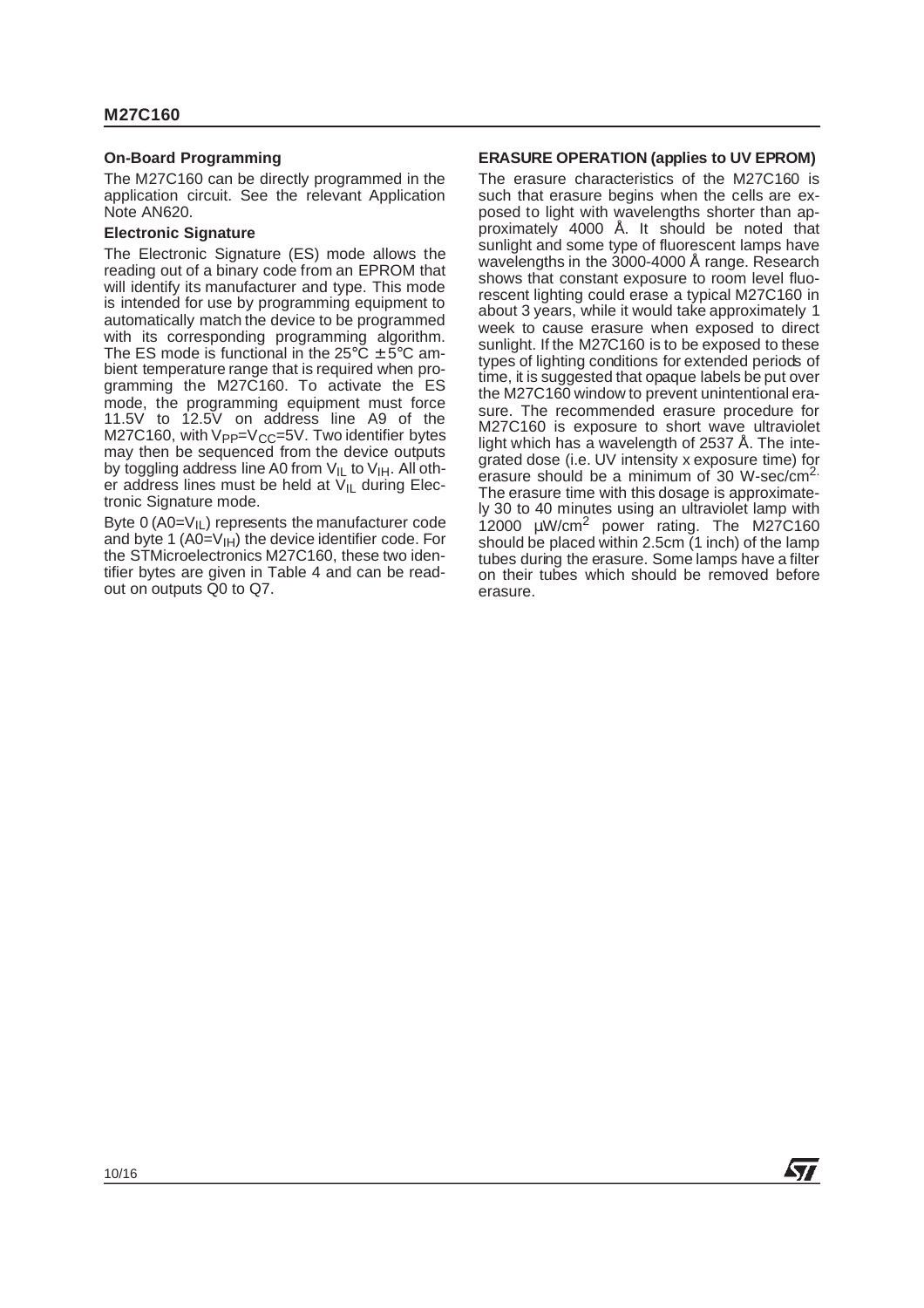## **Table 11. Ordering Information Scheme**

| Example:                        | M27C160 | $-70 \times M$ |  | <b>TR</b><br>1 |
|---------------------------------|---------|----------------|--|----------------|
| <b>Device Type</b>              |         |                |  |                |
| <b>Speed</b>                    |         |                |  |                |
| $-70^{(1,2)} = 70$ ns           |         |                |  |                |
| $-90 = 90$ ns                   |         |                |  |                |
| $-100 = 100$ ns                 |         |                |  |                |
| $-120 = 120$ ns                 |         |                |  |                |
| $-150 = 150$ ns                 |         |                |  |                |
| <b>V<sub>CC</sub></b> Tolerance |         |                |  |                |
| blank = $\pm$ 10%               |         |                |  |                |
| $X = \pm 5\%$                   |         |                |  |                |
| Package                         |         |                |  |                |
| $F = FDIP42W$                   |         |                |  |                |
| $B = PDP42$                     |         |                |  |                |
| $K = P L C C 44$ <sup>(3)</sup> |         |                |  |                |
| $M = SO44$                      |         |                |  |                |
| <b>Temperature Range</b>        |         |                |  |                |
| $1 = -0$ to 70 °C               |         |                |  |                |
| $6 = -40$ to 85 °C              |         |                |  |                |
| <b>Options</b>                  |         |                |  |                |

TR =Tape & Reel Packing

Note: 1. High Speed, see AC Characteristics section for further information.

2. This speed is guaranteed at  $V_{CC}$  = 5V  $\pm$  5%.

3. The M27C160 product in PLCC44 package version is offered in the Temperature Range 0 to 70 °C only.

For a list of available options (Speed, Package, etc...) or for further information on any aspect of this device, please contact the ST Sales Office nearest to you.

牙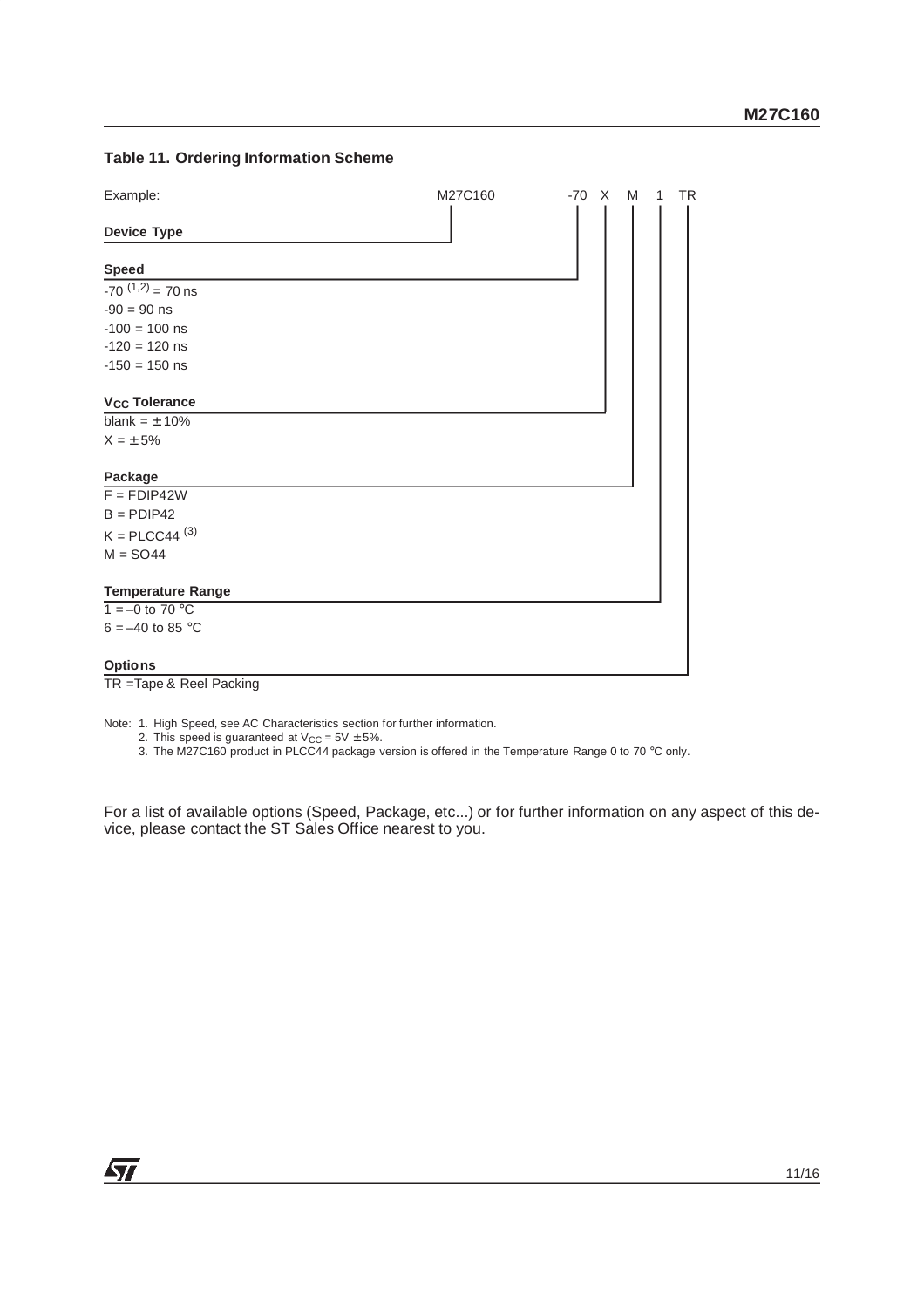| Symb                    |            | mm                       |                          | inches     |                          |                          |  |
|-------------------------|------------|--------------------------|--------------------------|------------|--------------------------|--------------------------|--|
|                         | <b>Typ</b> | Min                      | Max                      | <b>Typ</b> | Min                      | Max                      |  |
| A                       |            |                          | 5.72                     |            |                          | 0.225                    |  |
| A <sub>1</sub>          |            | 0.51                     | 1.40                     |            | 0.020                    | 0.055                    |  |
| A2                      |            | 3.91                     | 4.57                     |            | 0.154                    | 0.180                    |  |
| A <sub>3</sub>          |            | 3.89                     | 4.50                     |            | 0.153                    | 0.177                    |  |
| B                       |            | 0.41                     | 0.56                     |            | 0.016                    | 0.022                    |  |
| <b>B1</b>               | 1.45       | $\overline{\phantom{a}}$ | $\overline{\phantom{0}}$ | 0.057      | $\overline{\phantom{m}}$ | $\overline{\phantom{m}}$ |  |
| C                       |            | 0.23                     | 0.30                     |            | 0.009                    | 0.012                    |  |
| D                       |            | 54.41                    | 54.86                    |            | 2.142                    | 2.160                    |  |
| D <sub>2</sub>          | 50.80      | $\qquad \qquad -$        | $\overline{\phantom{m}}$ | 2.000      | $\overline{\phantom{0}}$ | $\overline{\phantom{0}}$ |  |
| E                       | 15.24      | $\overline{\phantom{a}}$ | $\overline{\phantom{a}}$ | 0.600      | $\overline{\phantom{m}}$ | $\overline{\phantom{m}}$ |  |
| E <sub>1</sub>          |            | 14.50                    | 14.90                    |            | 0.571                    | 0.587                    |  |
| e                       | 2.54       | $\overline{\phantom{a}}$ | $\overline{\phantom{0}}$ | 0.100      | $\overline{\phantom{0}}$ | $\overline{\phantom{a}}$ |  |
| eA                      | 14.99      | $\overline{\phantom{a}}$ | $\overline{\phantom{0}}$ | 0.590      | $\overline{\phantom{m}}$ | $\overline{\phantom{a}}$ |  |
| $\rm eB$                |            | 16.18                    | 18.03                    |            | 0.637                    | 0.710                    |  |
| L                       |            | 3.18                     |                          |            | 0.125                    |                          |  |
| $\mathbb S$             |            | 1.52                     | 2.49                     |            | 0.060                    | 0.098                    |  |
| $\overline{\mathsf{K}}$ | 9.40       | $\overline{\phantom{0}}$ | $\overline{\phantom{m}}$ | 0.370      | $\overline{\phantom{m}}$ | $\overline{\phantom{0}}$ |  |
| K1                      | 11.43      | $\overline{\phantom{m}}$ | $\overline{\phantom{m}}$ | 0.450      | $\overline{\phantom{m}}$ | $\overline{\phantom{m}}$ |  |
| $\alpha$                |            | $4^\circ$                | $11^{\circ}$             |            | $4^\circ$                | $11^{\circ}$             |  |
| $\overline{N}$          | 42         |                          |                          | 42         |                          |                          |  |

**Table 12. FDIP42W - 42 pin Ceramic Frit-seal DIP, with window, Package Mechanical Data**

**Figure 10. FDIP42W - 42 pin Ceramic Frit-seal DIP, with window, Package Outline**



Drawing is not to scale.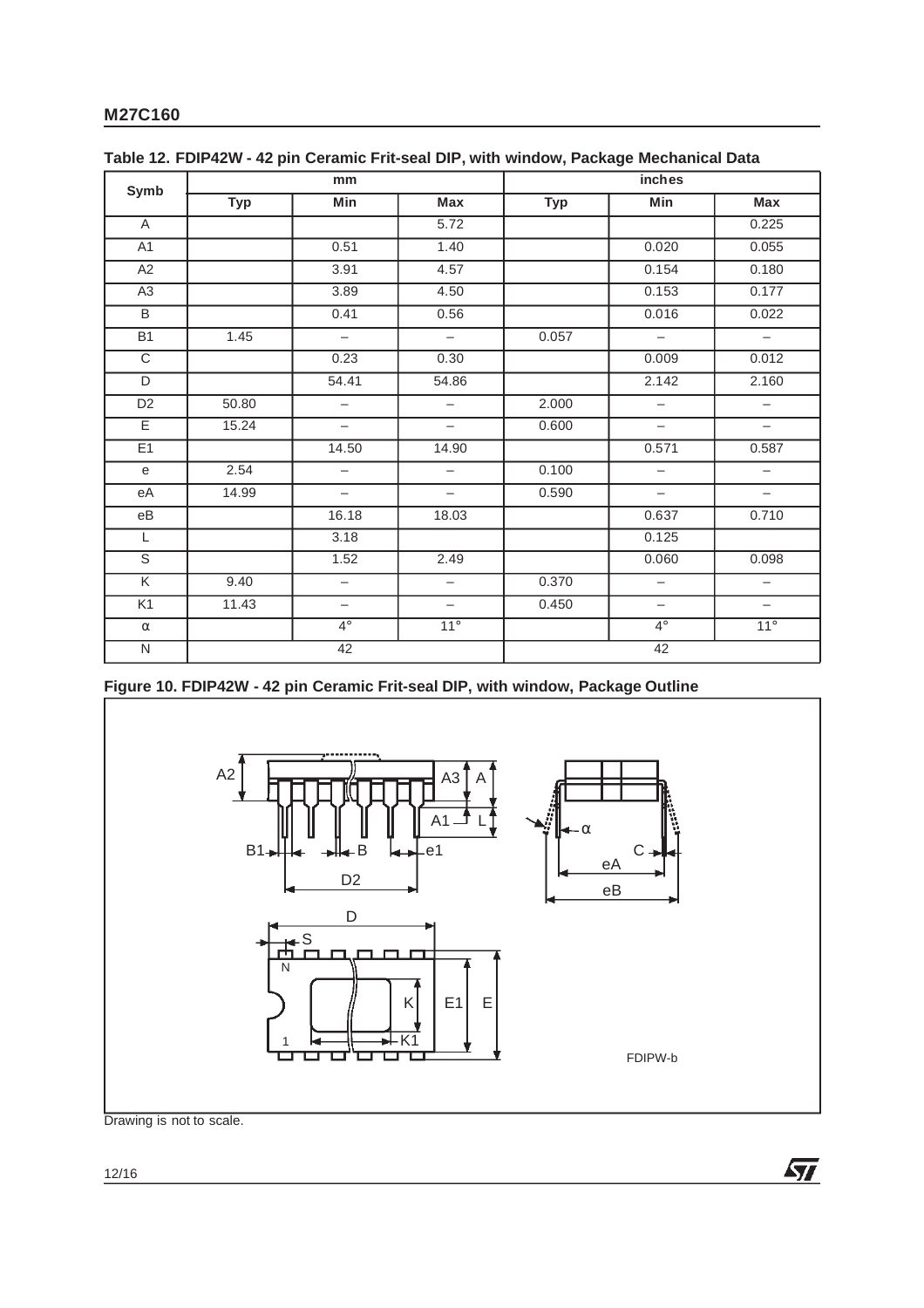| Symb           |            | mm                       |                          | inches     |                          |                          |  |
|----------------|------------|--------------------------|--------------------------|------------|--------------------------|--------------------------|--|
|                | <b>Typ</b> | Min                      | Max                      | <b>Typ</b> | Min                      | <b>Max</b>               |  |
| A              |            | $\overline{\phantom{0}}$ | 5.08                     |            | $\overline{\phantom{m}}$ | 0.200                    |  |
| A1             |            | 0.25                     | $\qquad \qquad -$        |            | 0.010                    | $\overline{\phantom{a}}$ |  |
| A2             |            | 3.56                     | 4.06                     |            | 0.140                    | 0.160                    |  |
| $\mathsf B$    |            | 0.38                     | 0.53                     |            | 0.015                    | 0.021                    |  |
| <b>B1</b>      |            | 1.27                     | 1.65                     |            | 0.050                    | 0.065                    |  |
| $\mathbf C$    |            | 0.20                     | 0.36                     |            | 0.008                    | 0.014                    |  |
| D              |            | 52.20                    | 52.71                    |            | 2.055                    | 2.075                    |  |
| D <sub>2</sub> | 50.80      | $\qquad \qquad -$        | $\overline{\phantom{0}}$ | 2.000      | $\overline{\phantom{m}}$ | $\overline{\phantom{0}}$ |  |
| E              | 15.24      | $\overline{\phantom{0}}$ | —                        | 0.600      | $\overline{\phantom{m}}$ | $\qquad \qquad -$        |  |
| E <sub>1</sub> |            | 13.59                    | 13.84                    |            | 0.535                    | 0.545                    |  |
| e <sub>1</sub> | 2.54       |                          | —                        | 0.100      |                          |                          |  |
| еA             | 14.99      | $\overline{\phantom{0}}$ | $\overline{\phantom{0}}$ | 0.590      | $\overline{\phantom{m}}$ | $\overline{\phantom{0}}$ |  |
| $\rm eB$       |            | 15.24                    | 17.78                    |            | 0.600                    | 0.700                    |  |
| L              |            | 3.18                     | 3.43                     |            | 0.125                    | 0.135                    |  |
| $\mathsf S$    |            | 0.86                     | 1.37                     |            | 0.034                    | 0.054                    |  |
| $\alpha$       |            | $0^\circ$                | $10^{\circ}$             |            | $0^{\circ}$              | $10^{\circ}$             |  |
| ${\sf N}$      | 42         |                          |                          | 42         |                          |                          |  |

**Table 13. PDIP42 - 42 pin Plastic Dual In Line, 600 mils width, Package Mechanical Data**

**Figure 11. PDIP42 - 42 pin Plastic Dual In Line, 600 mils width, Package Outline**



Drawing is not to scale.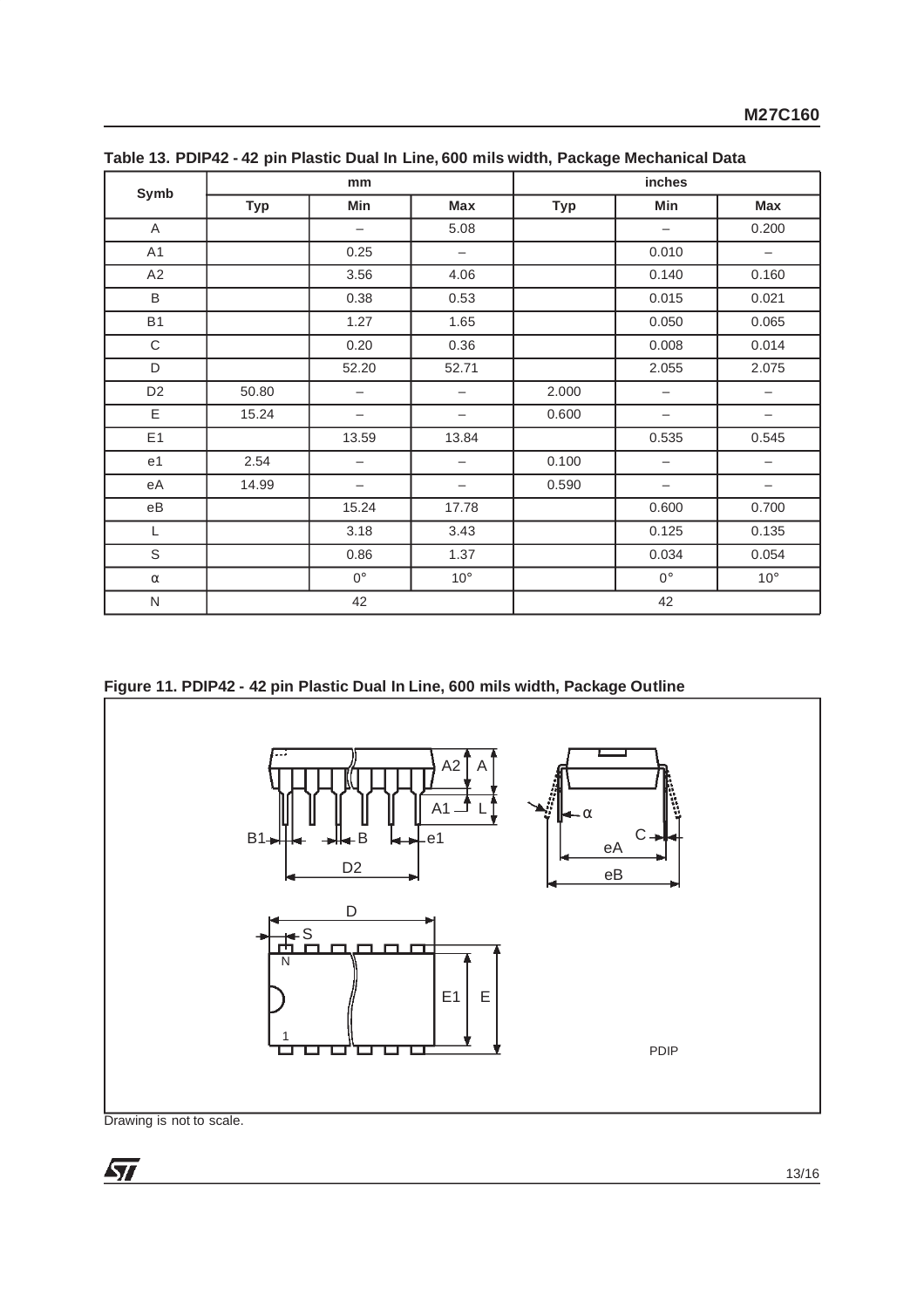|                | mm         |                          |                          | inches     |                          |                          |  |
|----------------|------------|--------------------------|--------------------------|------------|--------------------------|--------------------------|--|
| Symb           | <b>Typ</b> | Min                      | <b>Max</b>               | <b>Typ</b> | Min                      | Max                      |  |
| A              |            | 4.20                     | 4.70                     |            | 0.165                    | 0.185                    |  |
| A <sub>1</sub> |            | 2.29                     | 3.04                     |            | 0.090                    | 0.120                    |  |
| A2             |            | $\qquad \qquad -$        | 0.51                     |            | $\overline{\phantom{m}}$ | 0.020                    |  |
| B              |            | 0.33                     | 0.53                     |            | 0.013                    | 0.021                    |  |
| <b>B1</b>      |            | 0.66                     | 0.81                     |            | 0.026                    | 0.032                    |  |
| D              |            | 17.40                    | 17.65                    |            | 0.685                    | 0.695                    |  |
| D <sub>1</sub> |            | 16.51                    | 16.66                    |            | 0.650                    | 0.656                    |  |
| D <sub>2</sub> |            | 14.99                    | 16.00                    |            | 0.590                    | 0.630                    |  |
| E              |            | 17.40                    | 17.65                    |            | 0.685                    | 0.695                    |  |
| E1             |            | 16.51                    | 16.66                    |            | 0.650                    | 0.656                    |  |
| E <sub>2</sub> |            | 14.99                    | 16.00                    |            | 0.590                    | 0.630                    |  |
| $\mathsf{e}$   | 1.27       | $\qquad \qquad -$        | $\overline{\phantom{0}}$ | 0.050      | $\overline{\phantom{m}}$ | $\qquad \qquad -$        |  |
| F              |            | 0.00                     | 0.25                     |            | 0.000                    | 0.010                    |  |
| ${\sf R}$      | 0.89       | $\overline{\phantom{m}}$ | $\overline{\phantom{m}}$ | 0.035      | $\overline{\phantom{m}}$ | $\overline{\phantom{m}}$ |  |
| ${\sf N}$      | 44         |                          |                          | 44         |                          |                          |  |
| CP             |            |                          | 0.10                     |            |                          | 0.004                    |  |

**Table 14. PLCC44 - 44 lead Plastic Leaded Chip Carrier, square, Package Mechanical Data**

## **Figure 12. PLCC44 - , Package Outline**



 $\sqrt{27}$ 

Drawing is not to scale.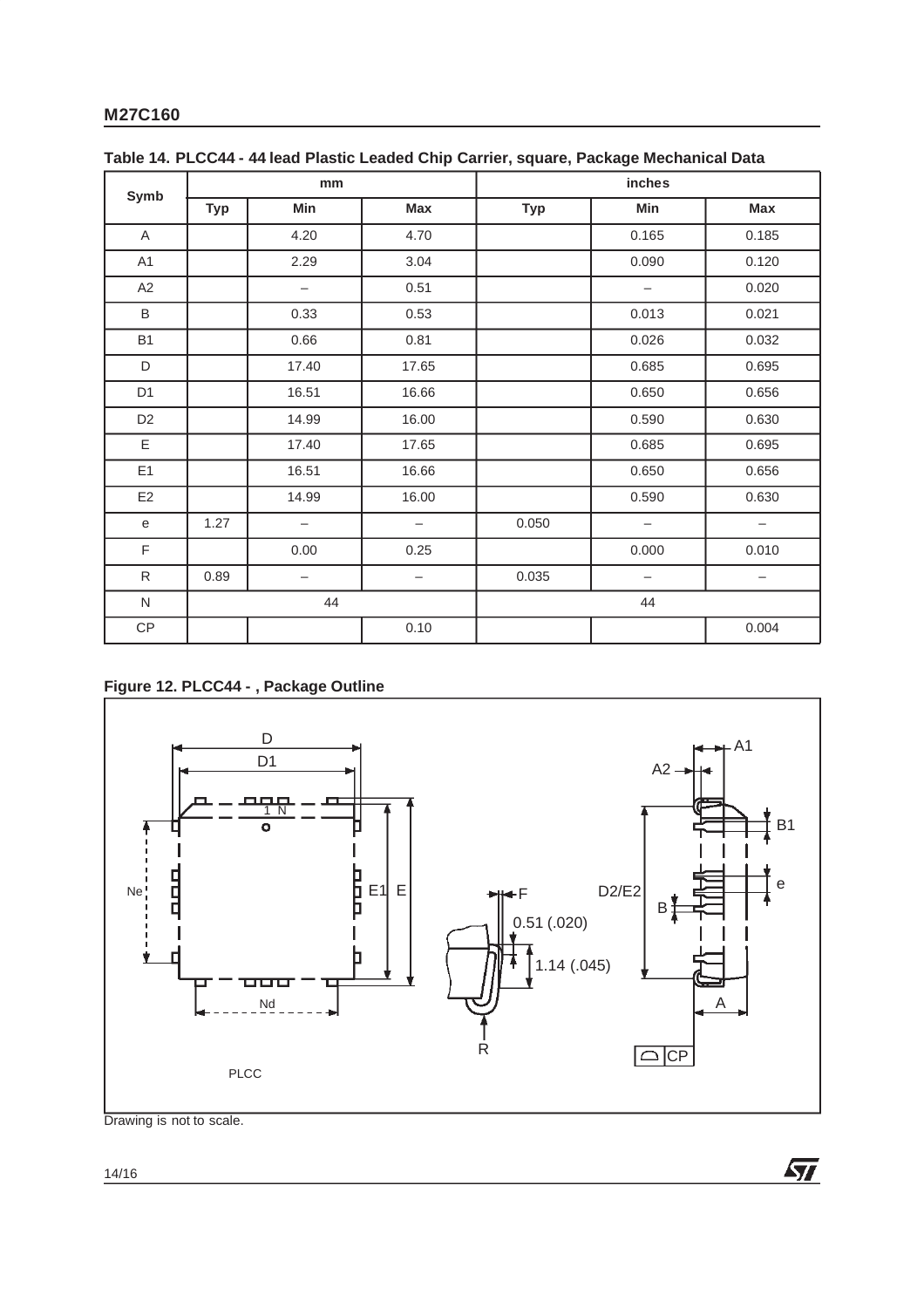| Symb        |            | mm    |                 | inches     |                          |                          |  |
|-------------|------------|-------|-----------------|------------|--------------------------|--------------------------|--|
|             | <b>Typ</b> | Min   | Max             | <b>Typ</b> | Min                      | Max                      |  |
| Α           |            | 2.42  | 2.62            |            | 0.095                    | 0.103                    |  |
| A1          |            | 0.22  | 0.23            |            | 0.009                    | 0.010                    |  |
| A2          |            | 2.25  | 2.35            |            | 0.089                    | 0.093                    |  |
| $\sf B$     |            |       | 0.50            |            |                          | 0.020                    |  |
| $\mathsf C$ |            | 0.10  | 0.25            |            | 0.004                    | 0.010                    |  |
| D           |            | 28.10 | 28.30           |            | 1.106                    | 1.114                    |  |
| Ε           |            | 13.20 | 13.40           |            | 0.520                    | 0.528                    |  |
| e           | 1.27       | -     | -               | 0.050      | $\overline{\phantom{0}}$ | $\overline{\phantom{m}}$ |  |
| H           |            | 15.90 | 16.10           |            | 0.626                    | 0.634                    |  |
| L           | 0.80       |       |                 | 0.031      |                          |                          |  |
| $\alpha$    | $3^\circ$  |       | $\qquad \qquad$ | $3^\circ$  | -                        | $\qquad \qquad$          |  |
| ${\sf N}$   | 44         |       |                 | 44         |                          |                          |  |
| CP          |            |       | 0.10            |            |                          | 0.004                    |  |

**Table 15. SO44 - 44 lead Plastic Small Outline, 525 mils body width, Package Mechanical Data**

**Figure 13. SO44 - 44 lead Plastic Small Outline, 525 mils body width, Package Outline**



Drawing is not to scale.